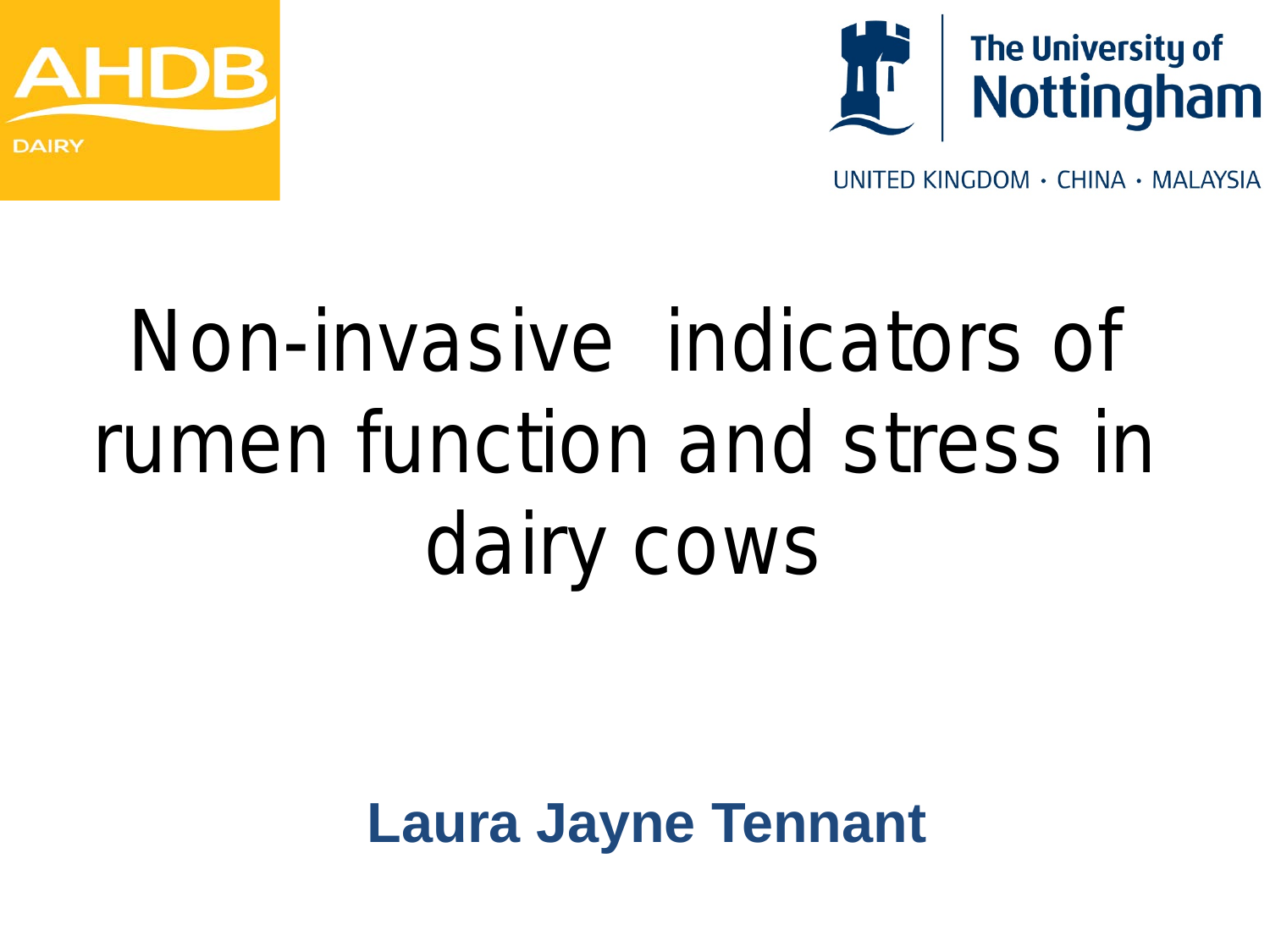

Acknowledgements and Thanks:

Prof Phil Garnsworthy Dr Gavin White Dr R Anand-Ivell Team Garnsworthy

Eric Mostle Rupert Palme

With a special thank you to my funders

AHDB Dairy





UNITED KINGDOM · CHINA · MALAYSIA

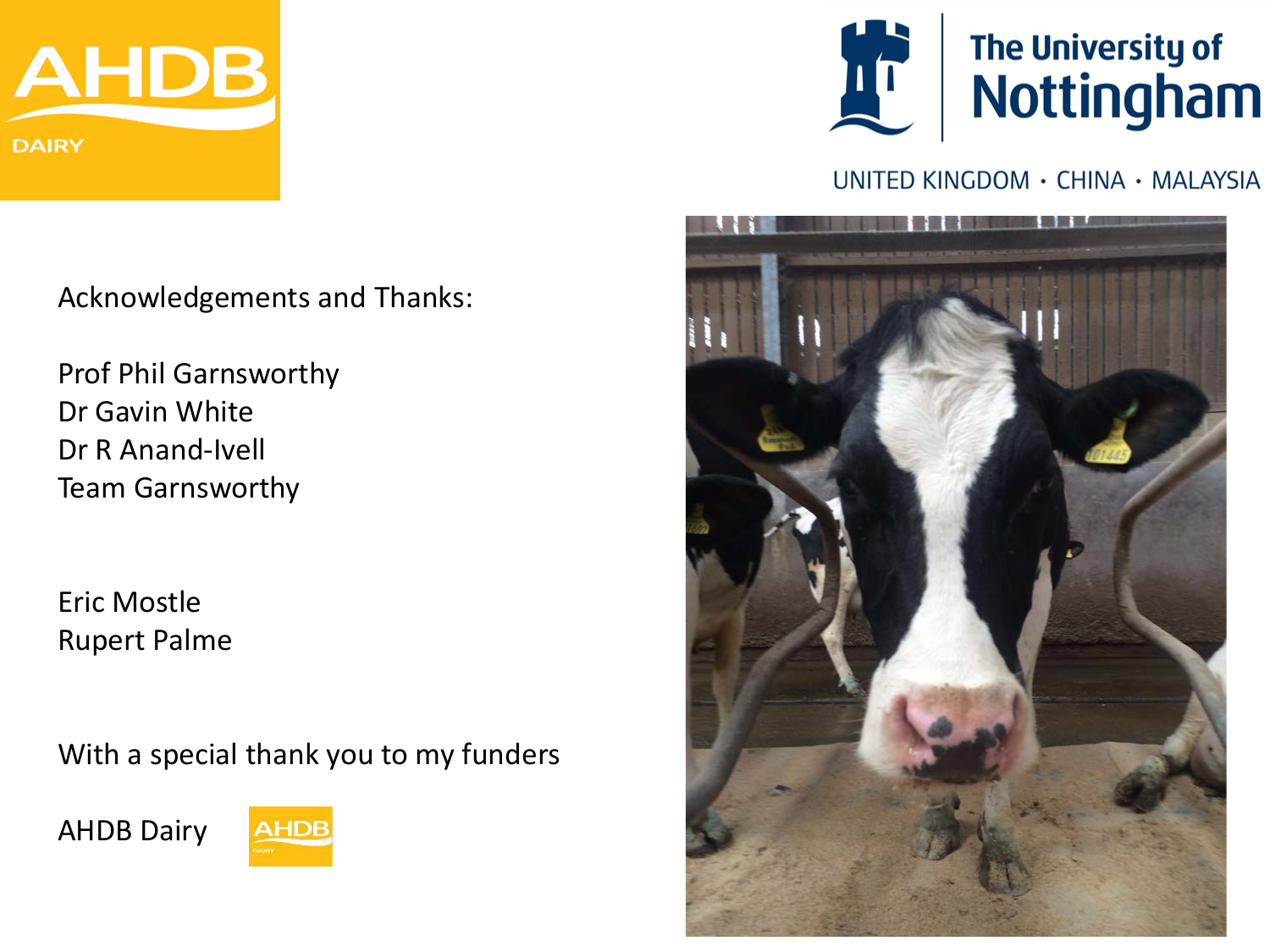#### Potential stressor?

- $\triangleright$  Dietary change might cause a stress response in the cow that might be reflected by changes in faecal glucocorticoid concentration.
- $\triangleright$  A change in diet composition, how does this affect rumen function and performance, if at all?
- $\triangleright$  We investigated effects of diet change on non-invasive indicators of rumen function and stress.

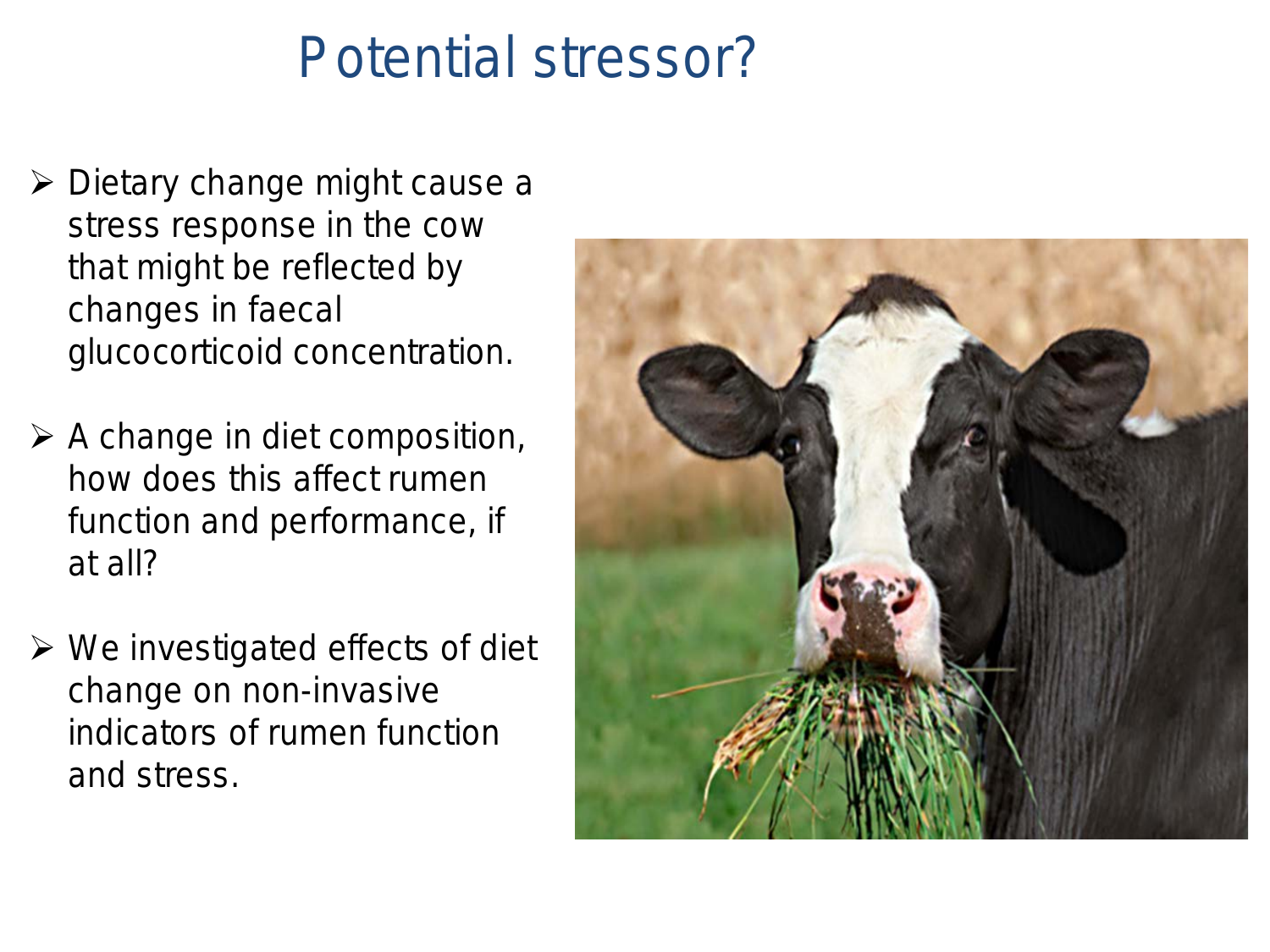

- Milk Yield
- Rumination rate



- Faecal samplingfaecal glucocorticoids
- 10 to12 hours after stressor



- Dry matter intake
- **Digestibility**
- Methane emissions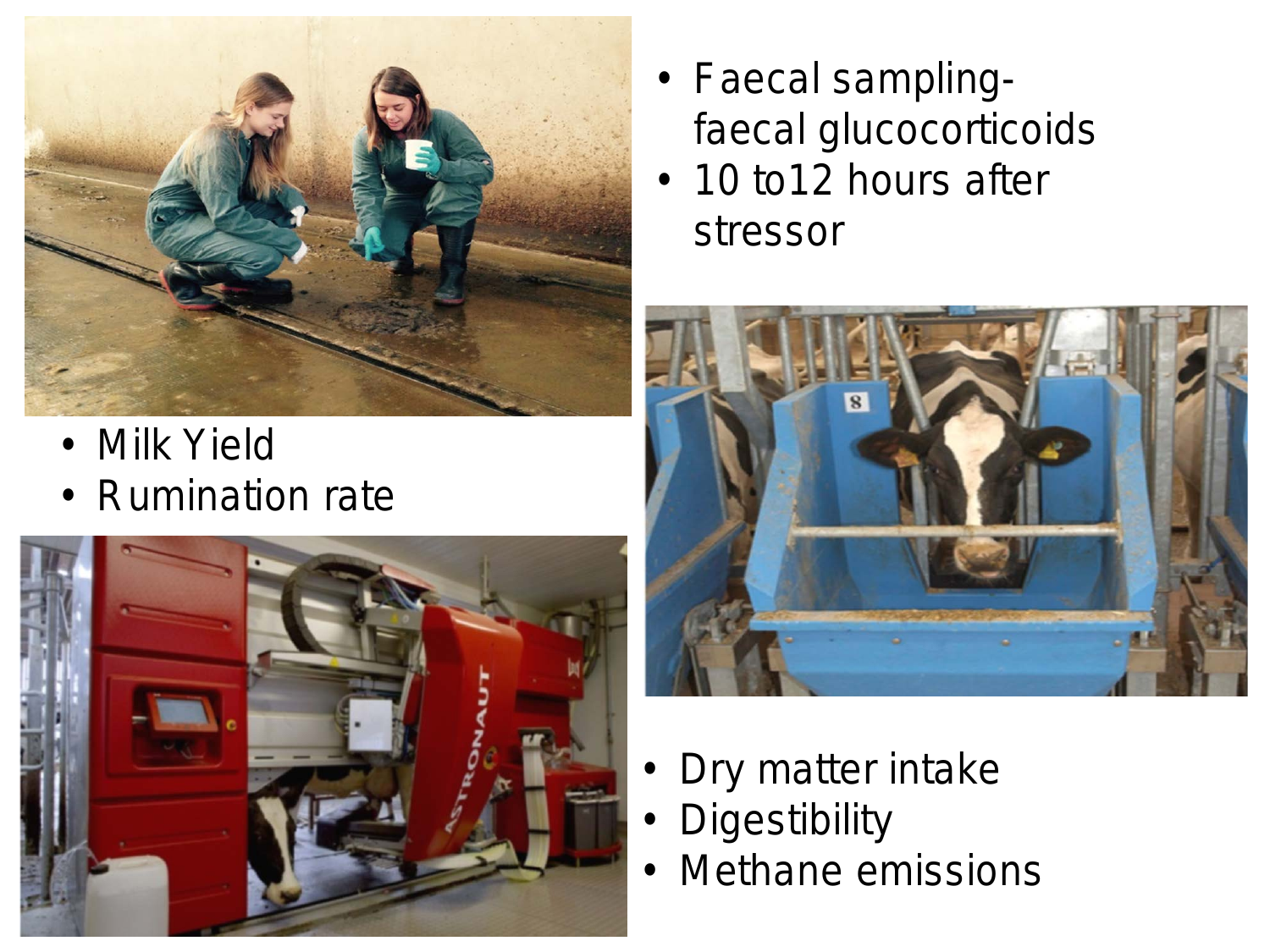#### **Response to mild stressors**



 $P < 0.001$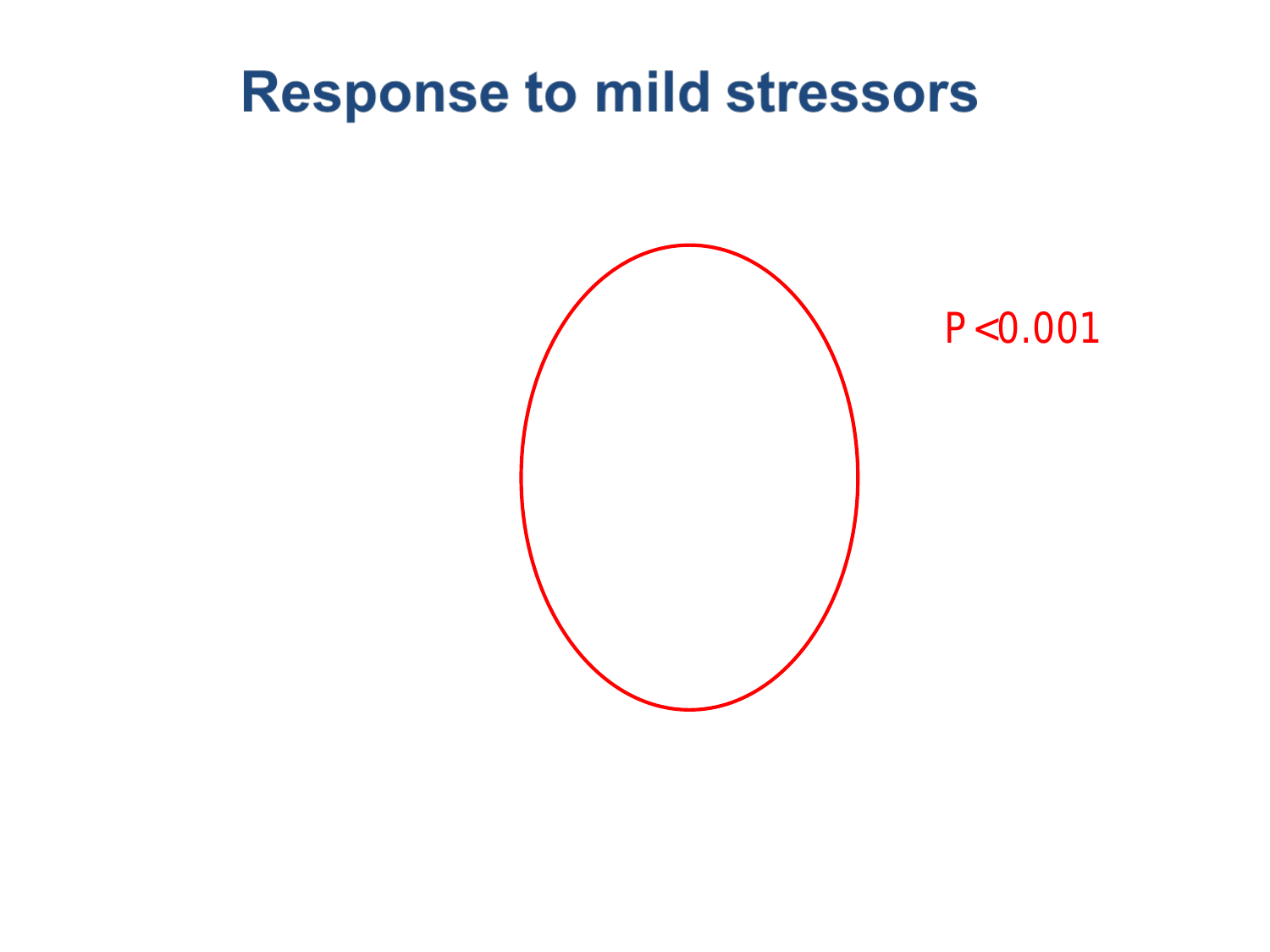#### **Response to mild stressors**





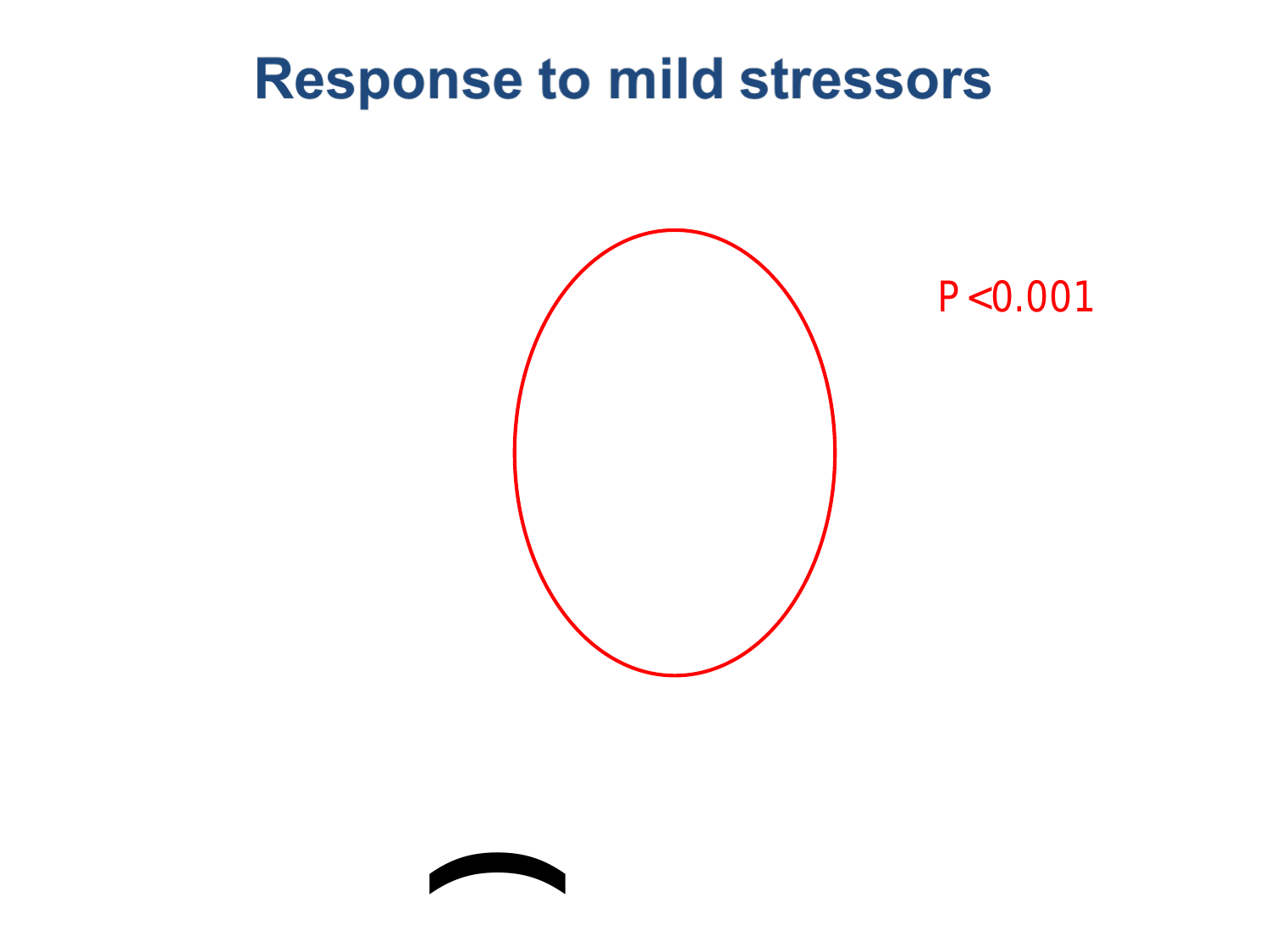## **Response to stress: Dry Cow vs Lactating Cow Stressor = Foot Trimming**



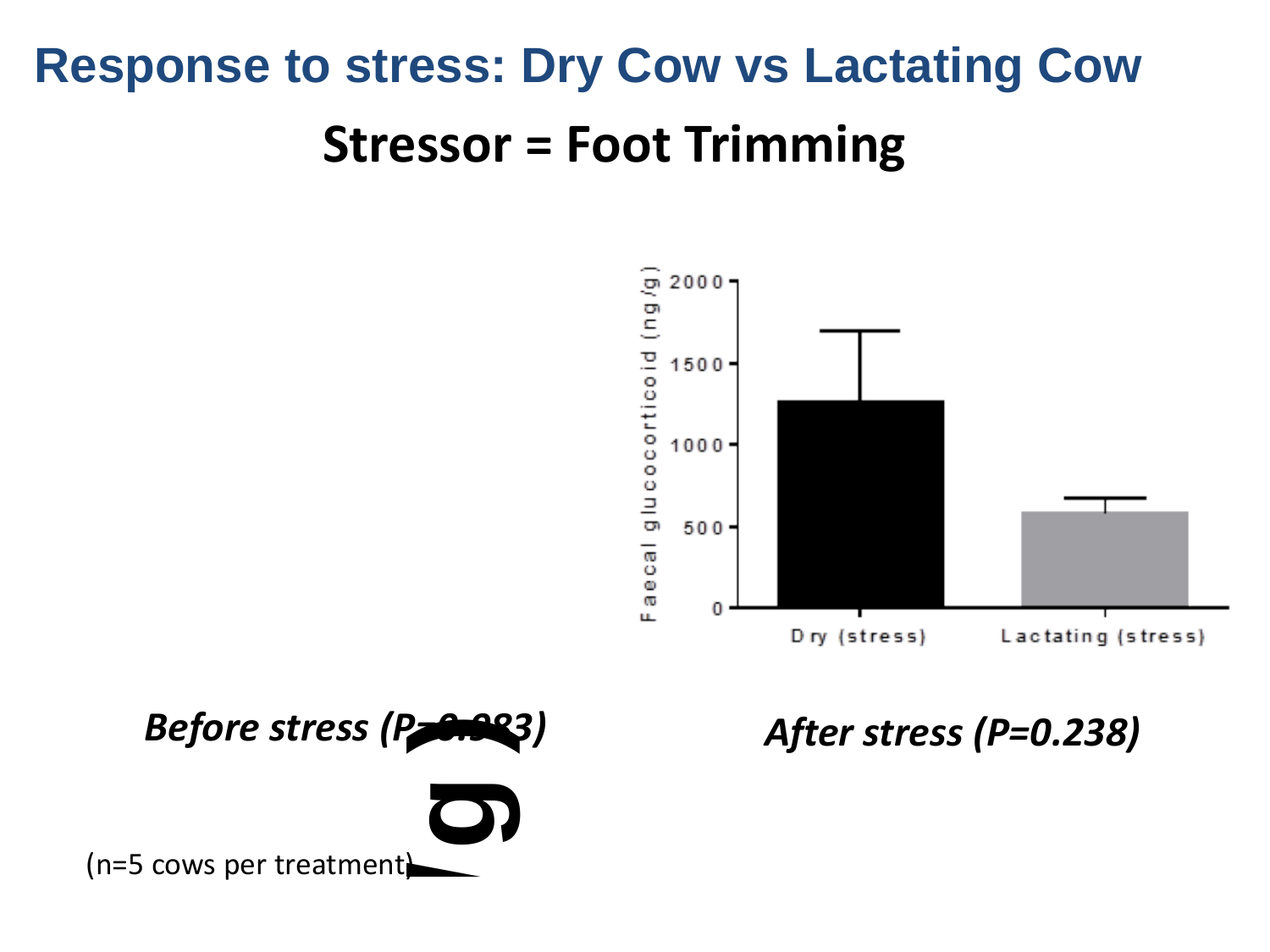## **Response to diet changes**

|                                  |      | Period         |      |                |          |        |
|----------------------------------|------|----------------|------|----------------|----------|--------|
|                                  | 1    | $\overline{2}$ | 3    | $\overline{4}$ | $\sigma$ | P      |
| Faecal<br>Glucocorticoids (ng/g) | 300  | 585            | 691  | 876            | 240.9    | < 0.05 |
| Rumination<br>time<br>(min/d)    | 423  | 430            | 415  | 390            | 17.5     | 0.53   |
| Milk yield (kg/d)                | 37.8 | 36.1           | 33.9 | 29.0           | 3.8      | 0.74   |
| $DMI$ (kg/d)                     | 24.3 | 22.2           | 22.0 | 22.0           | 1.13     | 0.98   |
| Faecal AIA (g/kg)                | 37.8 | 36.9           | 41.3 | 40.6           | 2.12     | 0.95   |
| Methane $(g/d)$                  | 373  | 448            | 425  | 471            | 42.0     | 0.57   |

*No effect of diet. Period effect suggests potential cumulative response to diet changes on faecal glucocorticoids*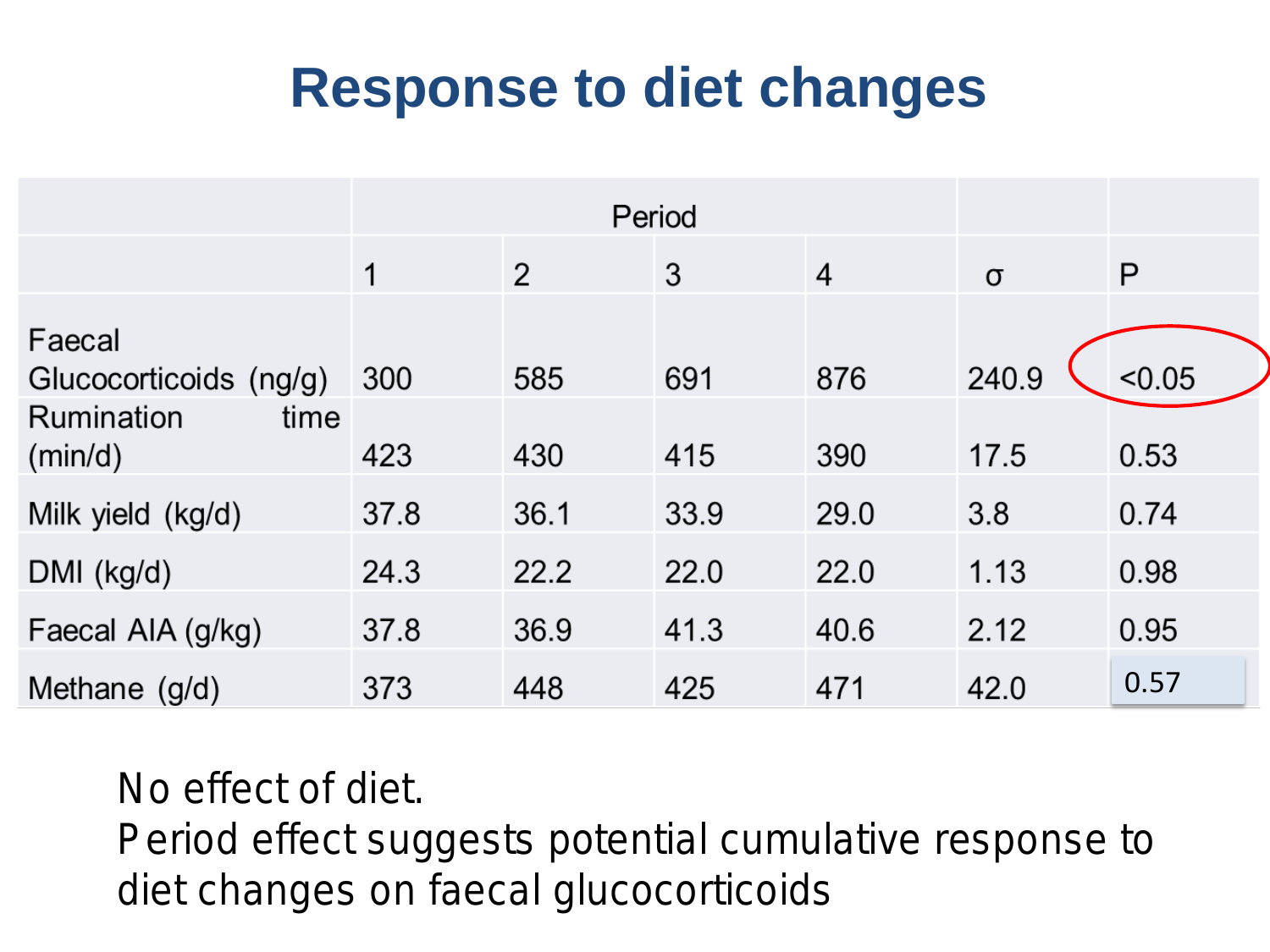## **Response to diet changes (Silage trial)**

|                                  | Period      |                |                |                |     |          |                  |  |  |  |
|----------------------------------|-------------|----------------|----------------|----------------|-----|----------|------------------|--|--|--|
|                                  | $\mathbf 1$ | $\overline{2}$ | $\overline{3}$ | $\overline{4}$ | 5   | $\sigma$ | $\boldsymbol{p}$ |  |  |  |
| Faecal<br>Glucocorticoids (ng/d) | 129         | 154            | 189            | 238            | 170 | 41.1     | 0.16             |  |  |  |
| Rumination (min/d)               | 339         | 438            | 433            | 436            | 433 | 43.1     | 0.99             |  |  |  |
| Milk Yield (kg/d)                | 43          | 43             | 39             | 38             | 39  | 2.5      | 0.35             |  |  |  |
| Methane $(g/d)$                  | 339         | 328            | 359            | 360            | 362 | 15.2     | 0.38             |  |  |  |

*P 1-3 silage batch changes P 4- Inclusion of straw and decrease of molasses P 5 – Compact feeding* 

*Forage changes and composition had no effect on factors outlined*